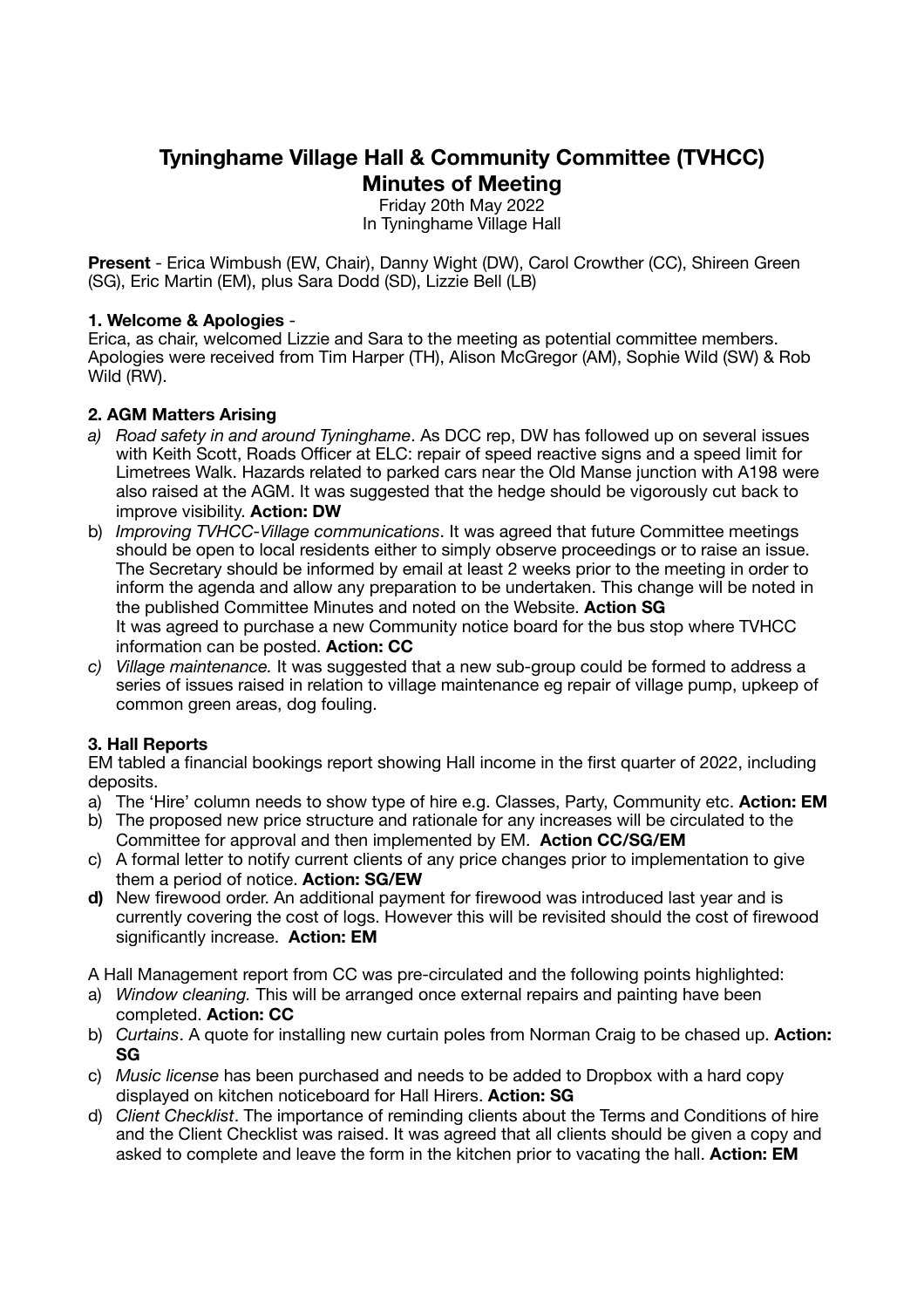e) *Hall Volunteer rota*. The June rota is agreed. There is a need to confirm if those who have stepped down as Committee members will be continuing as Hall Volunteers and to seek new volunteers for the rota. **Action: CC/SG** 

## **4. Hall Refurbishment Report**

An update on refurbishment progress was pre-circulated by EW and the following highlighted:

- a) *Kitchen refurbishment*. These works are dependant on income generated by fund raising events coming up in June and July. Agreed to review funding position at July meeting. **Action: EW**
- b) *External repairs (Galbraiths*). Georgina Weston provided EW with an update on external Hall repairs. On the issue of the hazardous external stairs at the back of the Hall, it was agreed to confirm to Galbraiths that securing the back stair with a suitable rail should be progressed due to a lack of suitable alternatives to making the steps safe. **Action: EW**

#### **5. Treasurer's Report**

An updated financial report was pre-circulated by TH and the following noted:

As the accounts are in a healthy position, it was agreed that uncommitted reserves would be used to top up the funds needed for the kitchen refurbishment (c£3k). The total required from TVHCC funds will depend on amount of income generated from fund raising events in June and July. **Action: TH/EW**

#### **6. Community Engagement Report**

A progress report was pre-circulated by CC and the following highlighted:

- a) Further additions to the annual community events calendar have been made.
- b) A local resident has agreed to discuss the dog fouling situation in the village with ELC in order that improvement /solution to the problem might be found.
- c) Training in the use of the external defibrillation equipment has been offered by the Resus Training team at NHS Lothian. However due to illness this offer is delayed. It was agreed to extend the invitation to participate in the training to Tyninghame Café staff. **Action: CC**

#### **7. Dunpender Community Council**

DW has been in discussion with the Countryside Rangers regarding the potential damaging impact caused by Motocross and dog walkers on wildlife and nesting birds, specifically around the Estuary. They are reluctant to restrict public access. The Committee agreed the following actions are urgently needed:

- a) Encouraging local walkers with dogs to behave responsibly and to keep dogs under control especially around the salt marshes.
- b) Better signage and display boards to show protected wildlife areas, to educate dog walkers about what is responsible behaviour
- c) Inform local residents about how to report instances of irresponsible behaviour

There is a new proposed footpath from the ELC Paths Officer, Nick Morgan for a footpath from Tyninghame village to the coast around the north curtilage of Tyninghame House. The Committee were fully supportive of this proposal.

There is a DCC proposal of having a cycle tool station installed by Tyninghame Café due to the number of cyclists visiting the café. It was agreed in general that those cyclists who visit Tyninghame seem to be well equipped touring cycling enthusiasts and that it is more likely that it would be the commuting cyclist that would benefit most from a tool station. It was felt that the suggested East Linton location was more suitable.

DW will feed back these responses to DCC and keep TVHCC updated. **Action: DW**

#### **8. Website & Communications**

A summary report on the TVHCC Hall Website was pre-circulated by SG. The importance of members keeping the website updated with info about community activities, hall bookings and flagging up any omissions/inaccuracies was highlighted.